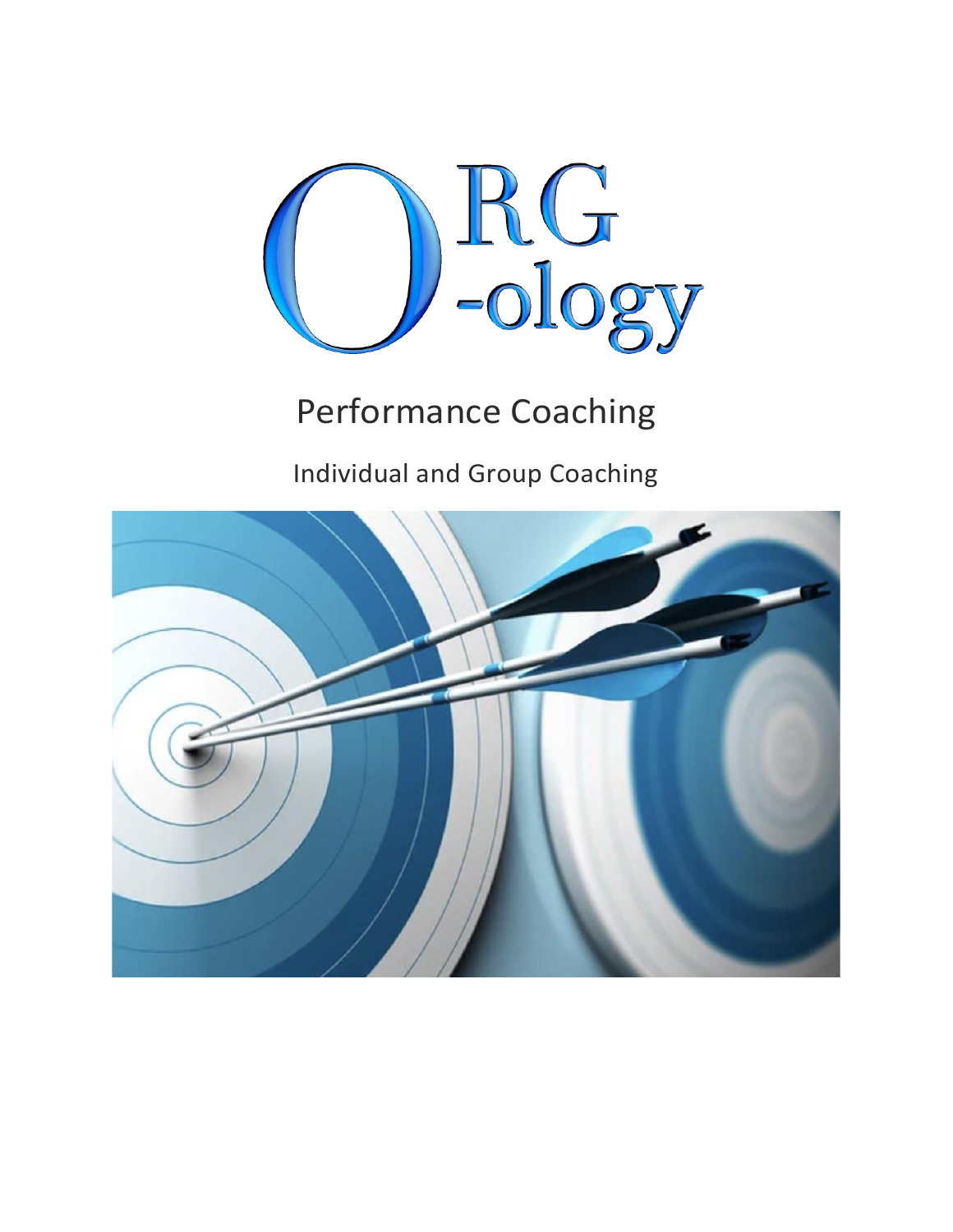

120 East 34<sup>th</sup> Street Suite 11K New York, NY 10016 USA

Tel: 301-789-9795

## **TARGETED AND EFFECTIVE COACHING: THE CHALLENGE**

Up to 70% of an organization's costs are people costs. How does an organizational leader decide which choice to make when no option is good, all choices could result in job loss and time is short?

Achieving and leading in an organization whose primary capital is people requires complex evaluative skills, reflection and sensitivity in interpersonal dynamics.

- The complex skills required to succeed in these situations are very different from technical skills
- Classroom training does not provide the space for individualized growth needed to acquire this perspective
- Coaching, group or individual, provides a space for specific growth and targeted reflection needed to learn and develop this insight.

Org-ology applies proven approaches in coaching, ensures staff have a confidential space to dynamically test ideas, and develops leaders able to achieve your organizational strategy.

### **ORG-OLOGY COACHING APPROACH**

Org-ology's approach to coaching balances and combines three key aspects:

- Psychometric self-assessment, providing data around innate preferences and bias
- Designating measurable development targets
- Key tools or research topics providing as-needed outside expertise

With these focus areas, Org-ology can create a combination of a personalized baseline, accountability and as-needed outside information that adapts and grows in response to the workplace challenges each coachee needs.

Our coaching development model is based on phased development and skill acquisition:

- Understanding strengths and gaps
- Visualizing a better future organization
- Acquiring the tools and insight to build that future
- Building the future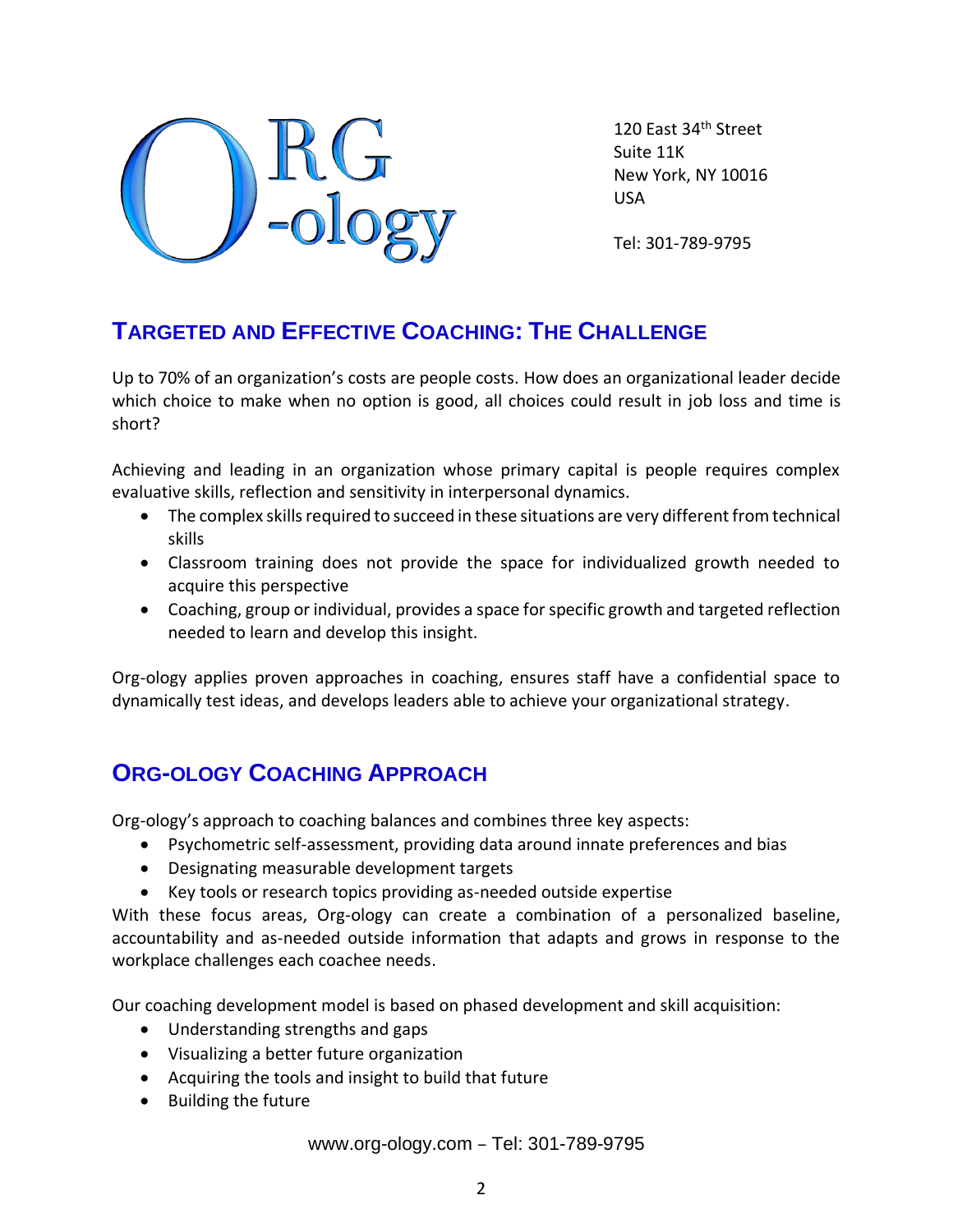Org-ology builds a fundamental basis of personal and technical knowledge. On this basis the coaching process can link to your unique organization's strategic priorities and work on real dayto-day challenges.

## **HOW WE DO IT**

#### **COACHING FORMATS**

Org-ology applies this methodology in two formats: individual coaching and group coaching. Depending on goals and need, a format can be defined that is specific to your organizational culture.

#### **INDIVIDUAL COACHING**

Individual coaching with Org-ology is best suited to staff with highly specific or confidential needs, challenges that fall outside of technical training, cross-functional environments or strategically accelerated targets. Orgology coaching offers a confidential space to test ideas and resolve conflicts outside of the organizational hierarchy.

**Case Study: See how this helped a young executive through a period of growth and development. Available on our website**

Individual coaching has a 3-step initiation process:

- 1. Personalized baseline: application of psychometric evaluation instruments
- 2. Organizational baseline: assessment of workplace challenges
- 3. Goals and progress agreement

**Personalized baseline and psychometric evaluation:** Org-ology develops an in-depth personalized profile of each coachee. This personalized profile establishes a level of honesty and openness that is foundational to the coaching process. Org-ology uses a combination of the following tools:

- 1. The Thomas-Kilmann Instrument (TKI) tool assesses typical behavior in conflict situations and describes it along various dimensions
- 2. The Myers-Briggs Type Indicator (MBTI) tool is based on the theory of psychological types described by C. G. Jung. The essence is that much seemingly random behavior is actually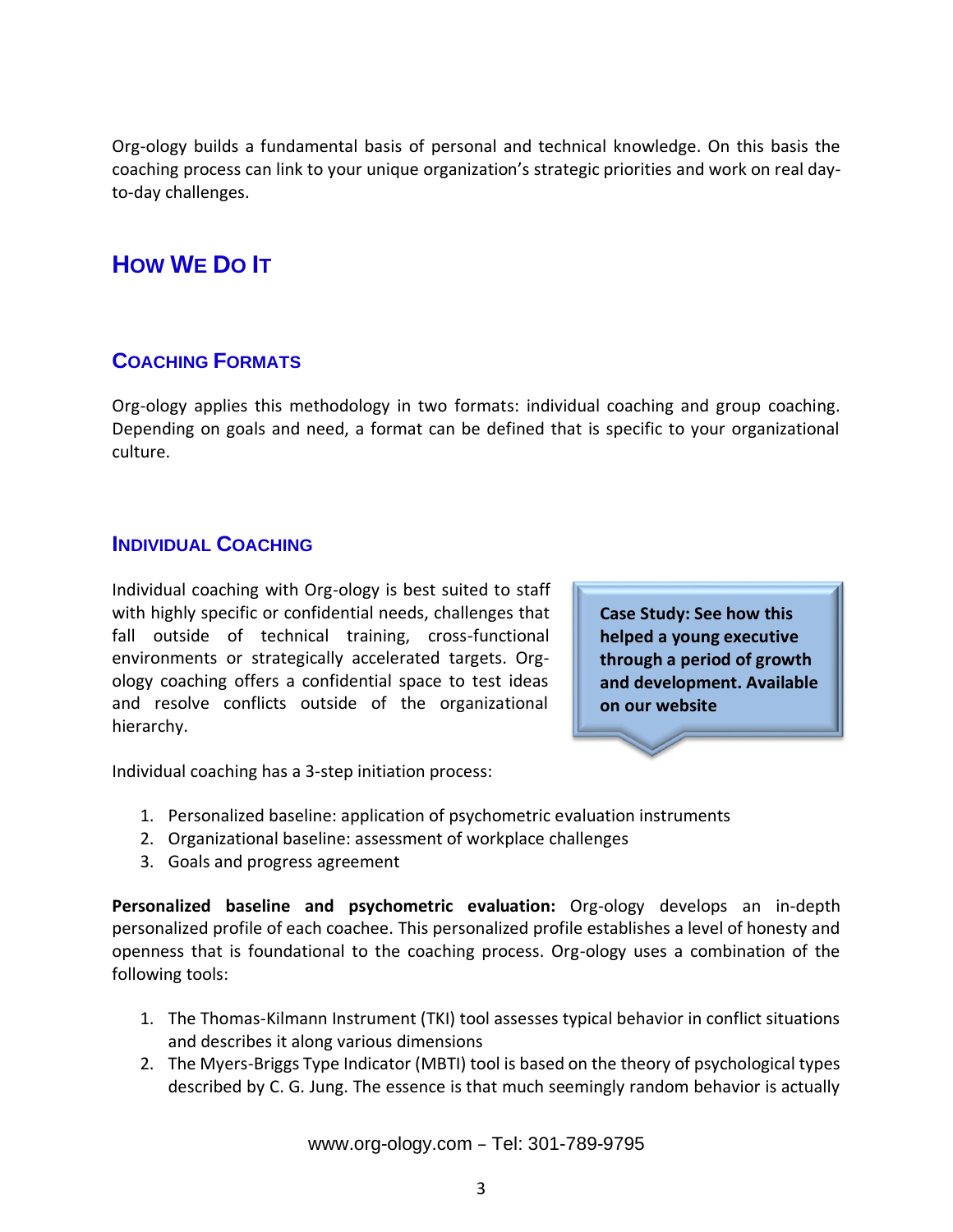quite orderly and consistent, being due to basic differences in the ways an individual prefers to use perceptions and judgments.

- 3. The Fundamental Interpersonal Relations Orientation (FIRO-B) tool helps an individual understand interpersonal needs and how those needs influence communication style and behavior in professional performance.
- 4. The Managerial Style Questionnaire (MSQ) tool helps identify an individual's use of different leadership styles and which style is most often used.

Coachees may have been exposed to some of these tools in previous interactions. By combining them in this baseline profile Org-ology challenges coachees to a comprehensive recognition of their own biases and preferences. This is essential to building a complex understanding of interpersonal dynamics.

**Organizational baseline:** Org-ology works with the coachee to develop an understanding of organizational challenges, strategy, issues and needs. As needed and appropriate this process could include gathering feedback (360) from others and gaining more clarity on the individual's and the organization's goals for the coaching discussions.

**Goals and process agreement**: Coaching is based on mutual trust and a willingness to be coached. If a commitment to work together exists, the coach and the coachee agree upon:

- Process
- Goals
- Schedule
- Commitment

There may also be some professional reading involved as needed

### **GROUP COACHING**

Org-ology's group coaching model applies the individual coaching process to an intact team of

staff, leaders or executives, enabling them as a group to better execute your organization's strategy.

Group coaching targets both individual development as well as improved group dynamics. Every organization has core leadership teams. And, often those teams are distracted by politics, relationships, misunderstandings or style preferences or bias. Productivity is lost at the most impactful organizational level.

**Case Study: See how this defined a shared leadership team through transition, growth and development. Available on our website**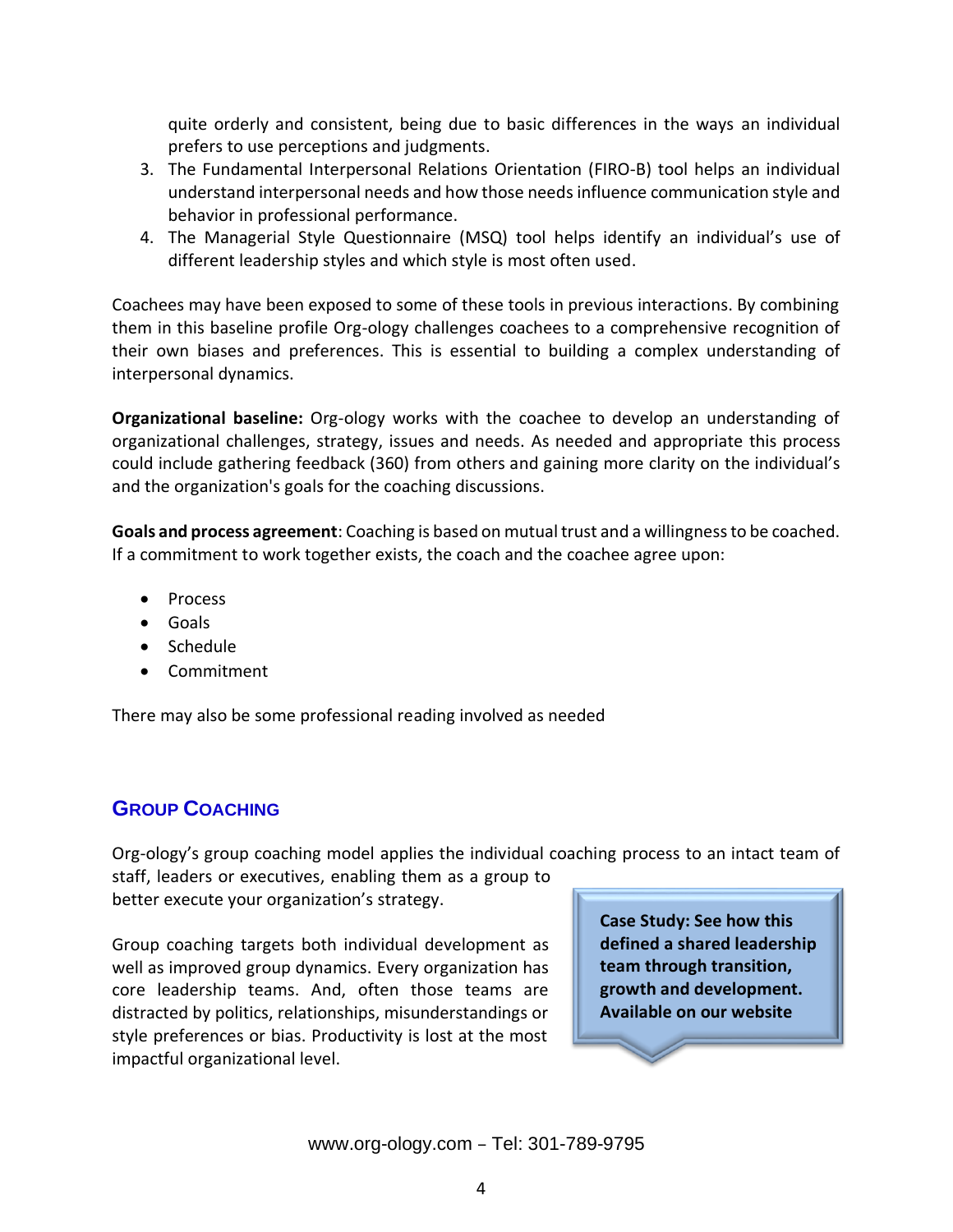Org-ology's group coaching is done with teams of up-to 7 individuals, who work together on a regular basis. If each team member agrees to the group process, the individual team members begin the process as with individual coaching:

- 1. Personalized baseline: application of psychometric evaluation instruments
- 2. Organizational baseline: assessment of group challenges
- 3. Goals and progress agreement

However, the goal-setting and engagement style are unique in the group coaching process.

**Goal-setting:** within the group coaching model, each team member may select individual goals in addition to the group goals.

Group goals will be established as a consensus of the team and strategic organizational input.

**Engagement style**: Org-ology engages each member of group coaching in individual sessions as well as engaging in group sessions to observe or moderate as needed. Specific to each team's needs, Org-ology engages regularly in all-team work sessions, such as:

- Observing a weekly meeting
- Moderating a status-update session
- Facilitating difficult planning discussions

Org-ology's group-level engagement enables the following:

- Give coachees feedback during individual confidential sessions on observed behaviors
- Facilitate difficult interactions and model appropriate behaviors
- Give outside perspective on external resources or learning
- Give targeted assessments on improving group interactions

As needed Org-ology can also diagnose and offer skills-based workshops to improve the group functioning.

# **WHY US**

Org-ology's coaching programs offer what others don't:

- Org-ology's structured approach balances personal insight with applied goals to ensure the coaching output has an organizational impact.
- Org-ology is an organizational development specialist. As such, our coaching guides your staff and teams from an organizational development perspective: how is our coaching work helping you execute your strategic plan?
- We bring human psychology and change management expertise. Human behavior is complex: our nuanced understanding of personal and organizational change enables us to bring greater value to each coaching relationship.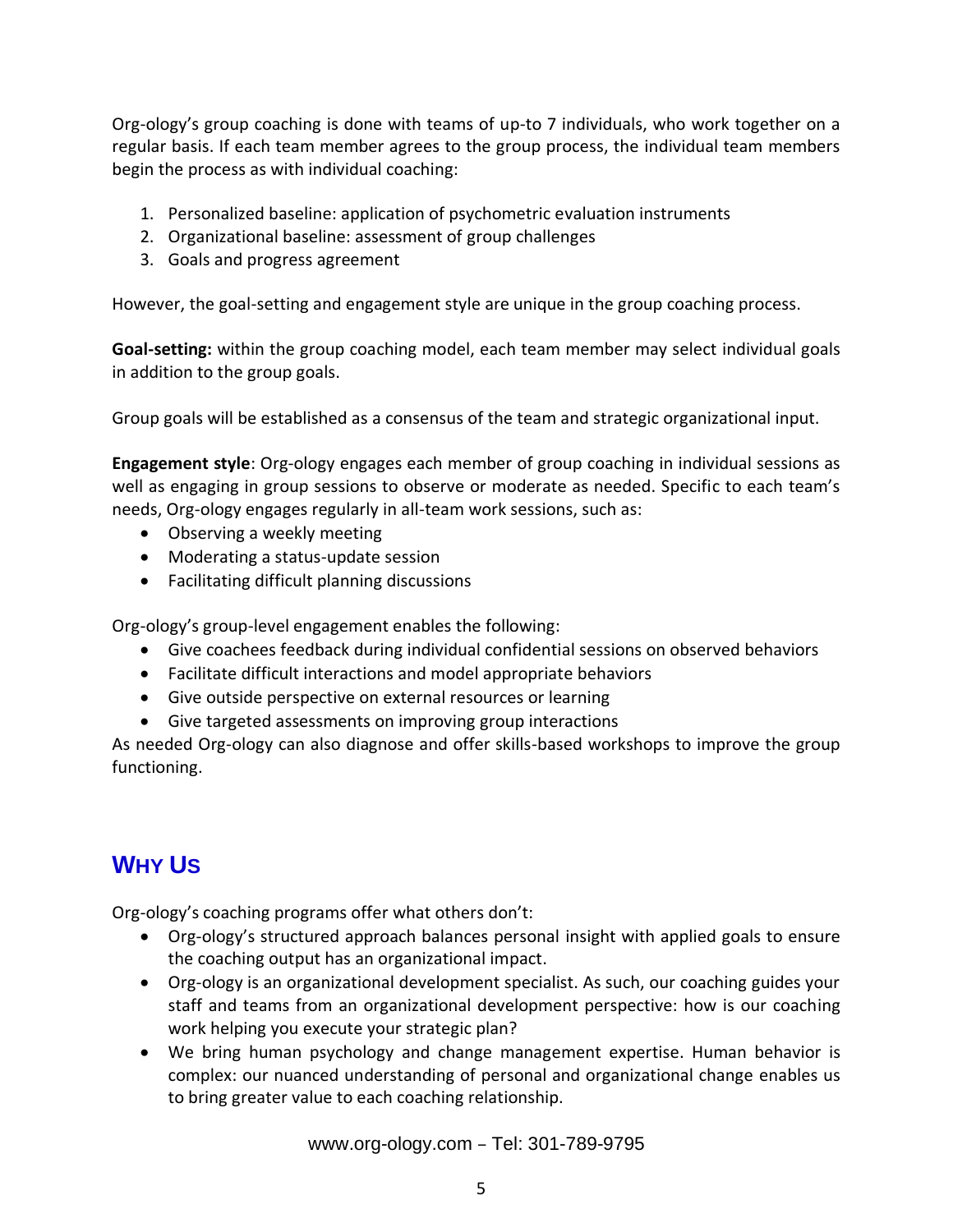Org-ology, through our long-standing relationship with organizations like yours and our substantial public and private sector practice, is uniquely qualified to assist your organization in achieving its goals. Our team of professionals brings well-established, positive relationships, deep technical expertise, and unparalleled public and private sector experience. We are the right choice and distinguish ourselves from the competition in the following ways:

**INNOVATIVE SOLUTIONS** — With over 20 years' experience with similar organizations, the most important client is you. We use our experience to find the best solutions for your organization, with its unique challenges. Using creativity, pragmatism and data we put our deep experience to work for your organization.

**BUILT TO SUCCEED AND SUSTAIN —** We believe in delivering lasting success. Value, costsavings and ROI all come from successfully implementing the right project in the right way.

True value and cost savings comes from a project that can sustain and continue to succeed after its been launched. Our solutions demonstrate that value.

**DEMONSTRATED TRACK RECORD —** Org-ology has deep and broad experience in the public and private sector. Key to our retention has been a record of strong client service and consultative services. We have provided innovative and strategic solutions that have resulted in significant savings for our clients and their employees and participants. To illustrate this point our leadership has served the State and Federal agencies for more than 20 years. Our public and private sector client list illustrates our knowledge and understanding of industry-specific processes, challenges, and solutions.

**QUALITY PRODUCT DEVELOPMENT AND DELIVERY —** You will receive very high quality work from committed professionals while consistently meeting your deadlines.

You will always receive a consistently high level of service throughout the contract period from an organization that is committed to your success. This commitment to service excellence has been a key driver of our strong client growth and our continuous relationships with our clients. This growth has allowed us to invest in research, development, education and training, and to recruit some of the best and brightest professionals in the industry to meet your needs.

**VAST RESOURCES —** Org-ology and our partner firms are comprised of several complementary practices that include Organization Design/Re-organization, Employee and Organization Performance Management, Change Management Consulting, Human Capital Development, Employee Training, leadership coaching and Engagement, Management Consulting. Over the course of our relationship, issues may arise which are outside the confines of the coaching support services. We are able to assist you in addressing these topics through a broad network of local and national client service professionals.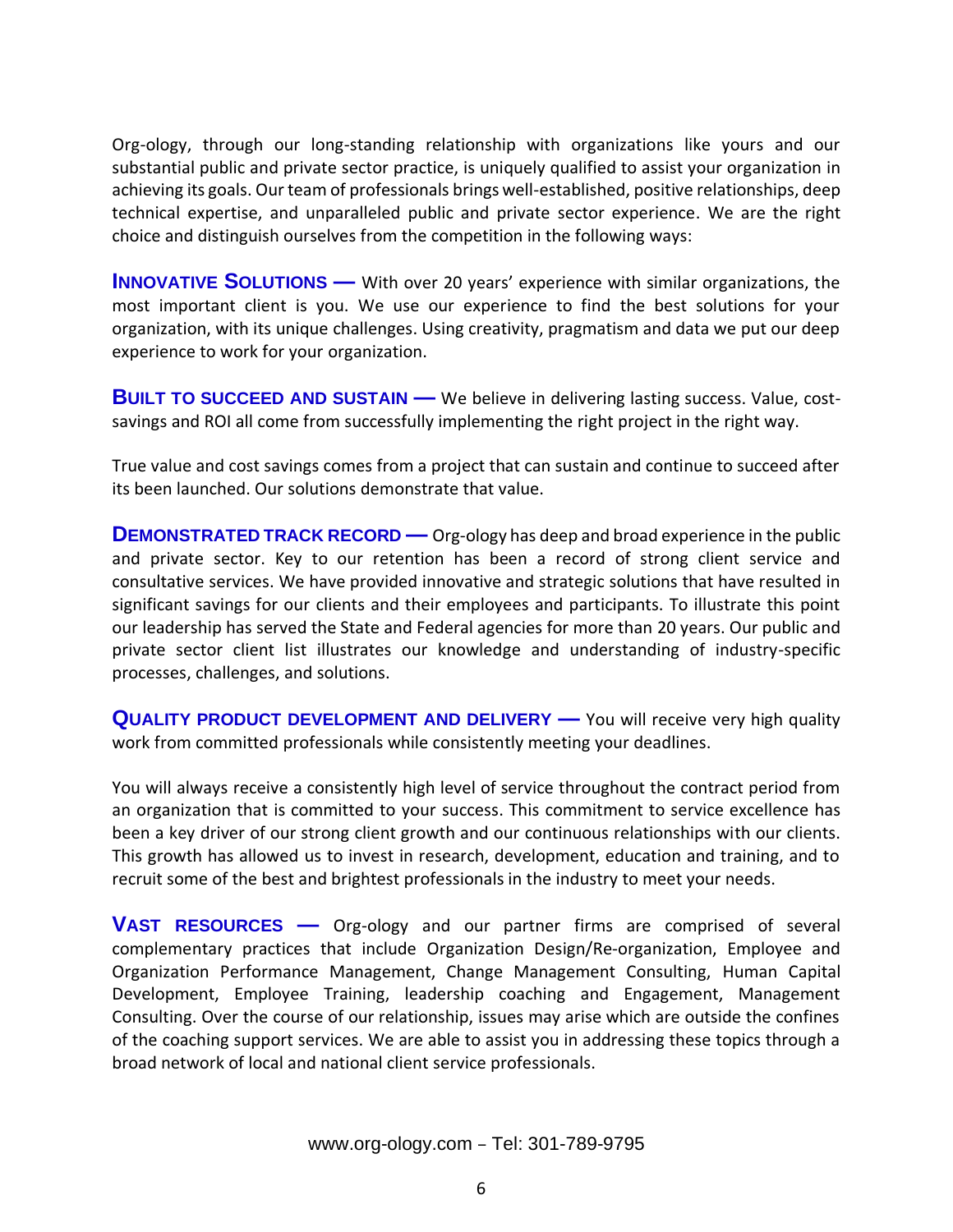**HIGH VALUE —** Org-ology is committed to offering you value in consulting services. We look forward to bringing innovative solutions as you seek to provide cost-effective and quality services to your constituents.

If you have any questions regarding this proposal, please contact Dr. Brent Oberholtzer at (301) 789-9795 brentoberholtzer@org-ology.com or Heidi Feickert at (240) 620-3655 heidifeickert@org-ology.com.

Sincerely, Org-ology